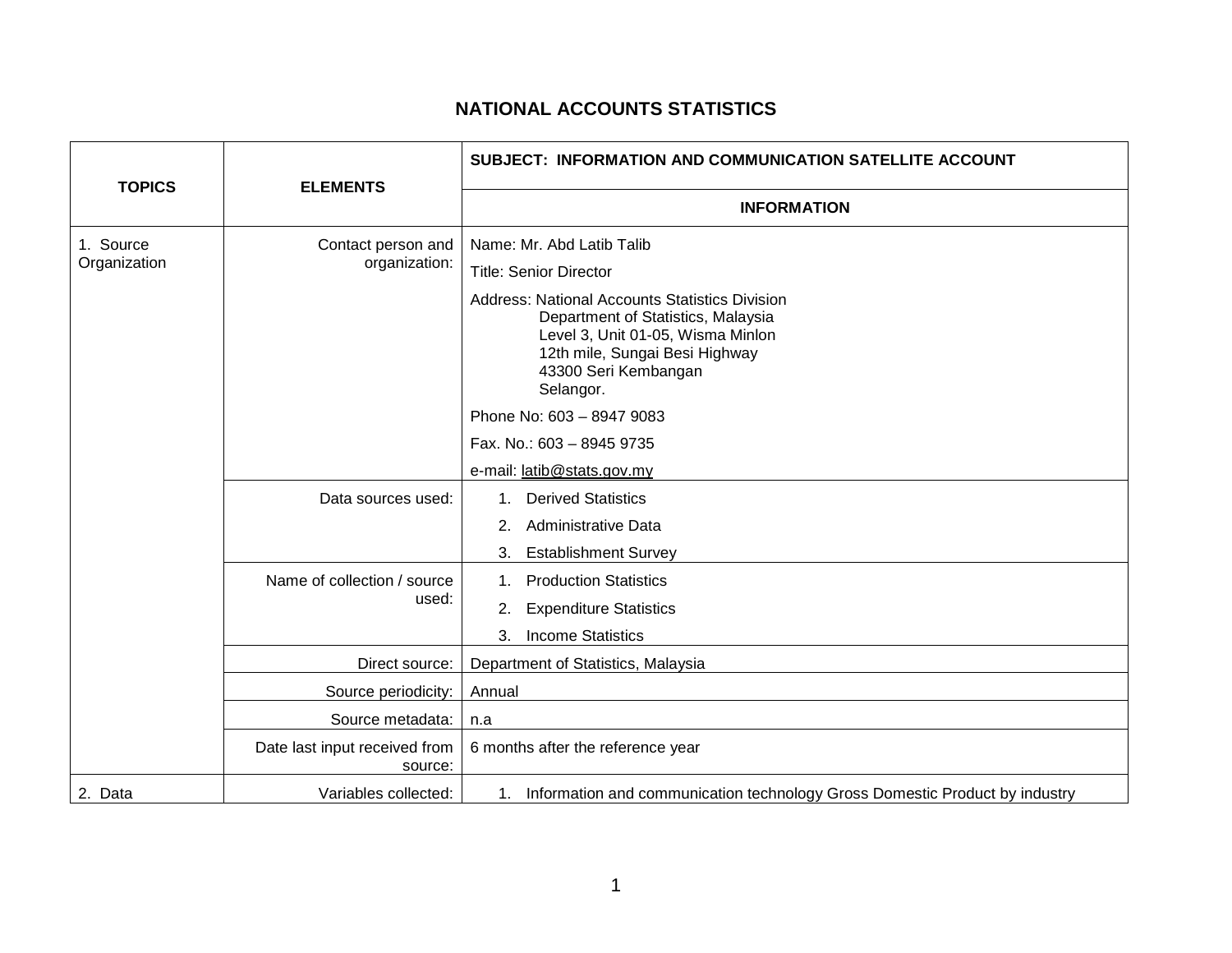| <b>TOPICS</b>                       | <b>ELEMENTS</b>                               | <b>SUBJECT: INFORMATION AND COMMUNICATION SATELLITE ACCOUNT</b>                                                                                                                                                                                                                                                                                           |
|-------------------------------------|-----------------------------------------------|-----------------------------------------------------------------------------------------------------------------------------------------------------------------------------------------------------------------------------------------------------------------------------------------------------------------------------------------------------------|
|                                     |                                               | <b>INFORMATION</b>                                                                                                                                                                                                                                                                                                                                        |
| Characteristic and<br>Collection    |                                               | Supply and use of information and communication technology products<br>2.<br>Exports and imports of information and communication technology products<br>3.<br>Income component of information and communication technology industry<br>4.<br>Employment in information and communication technology industry<br>5.<br>e-Commerce gross value added<br>6. |
|                                     | Sampling:                                     | n.a                                                                                                                                                                                                                                                                                                                                                       |
|                                     | Periodicity:                                  | Annual                                                                                                                                                                                                                                                                                                                                                    |
|                                     | Reference period:                             | Calendar year                                                                                                                                                                                                                                                                                                                                             |
|                                     | Base period:                                  | $2010=100$                                                                                                                                                                                                                                                                                                                                                |
|                                     | Date last updated:                            | Annual                                                                                                                                                                                                                                                                                                                                                    |
|                                     | Link to release calendar:                     | Advanced release calendar                                                                                                                                                                                                                                                                                                                                 |
|                                     | Other data characteristics and<br>collection: | n.a                                                                                                                                                                                                                                                                                                                                                       |
| 3. Statistical                      | Statistical population:                       | All economic activities within the 2008 SNA production boundary.                                                                                                                                                                                                                                                                                          |
| Population and<br>Scope of the Data | Geographical coverage:                        | Malaysia                                                                                                                                                                                                                                                                                                                                                  |
|                                     | Sector coverage:                              | All economic sectors                                                                                                                                                                                                                                                                                                                                      |
|                                     | Institutional coverage:                       | Industries                                                                                                                                                                                                                                                                                                                                                |
|                                     | Item coverage                                 | n.a                                                                                                                                                                                                                                                                                                                                                       |
|                                     | Population coverage:                          | 114 industry (by 5 digit MSIC 2008)                                                                                                                                                                                                                                                                                                                       |
|                                     | Product coverage:                             | n.a                                                                                                                                                                                                                                                                                                                                                       |
|                                     | Other coverage:                               | n.a                                                                                                                                                                                                                                                                                                                                                       |
| 4. Statistical                      | Key statistical concepts used:                | 1. System of National Accounts 2008 (2008 SNA)                                                                                                                                                                                                                                                                                                            |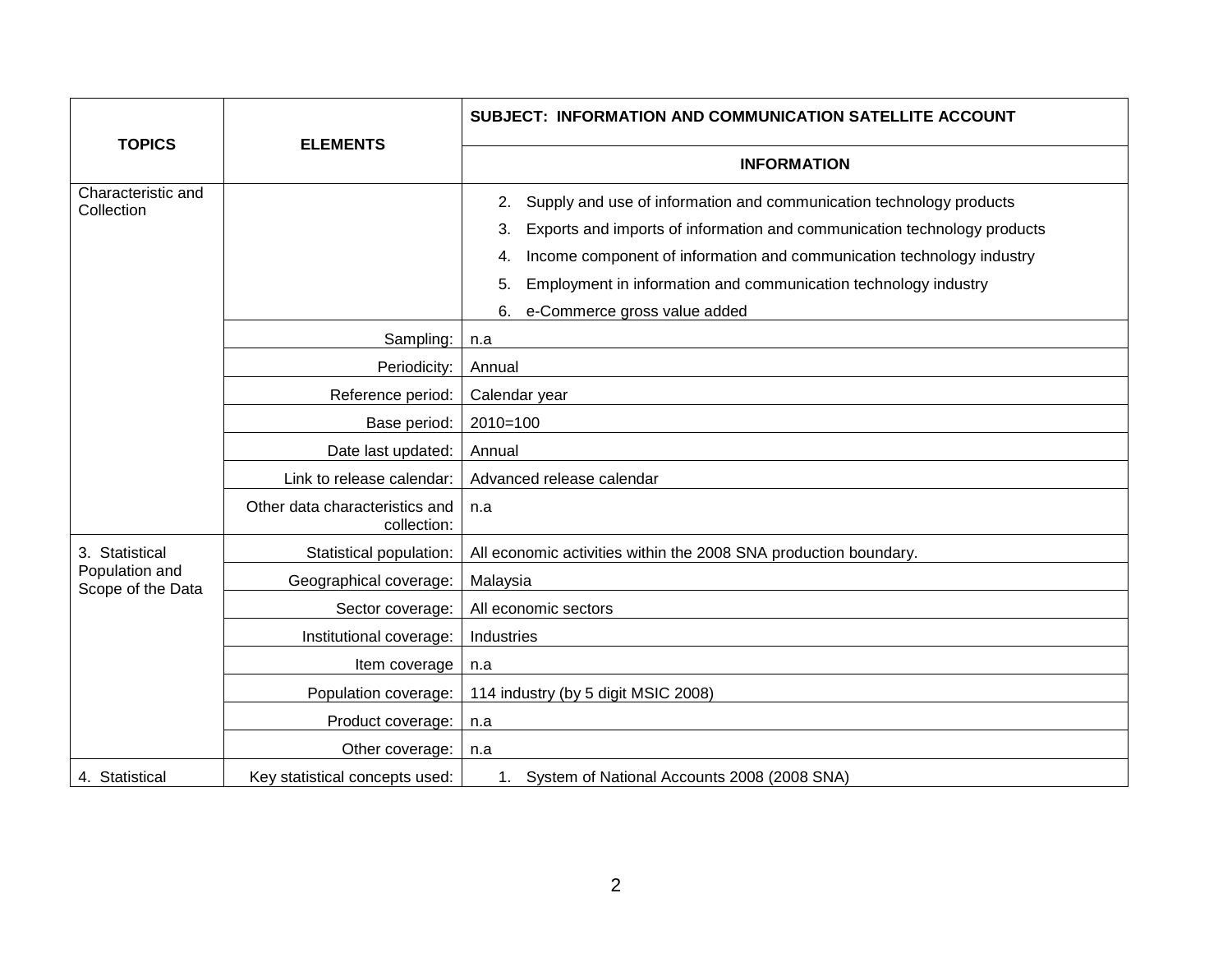| <b>TOPICS</b>                                             | <b>ELEMENTS</b>                       | SUBJECT: INFORMATION AND COMMUNICATION SATELLITE ACCOUNT                                                                                                                                                                                                                     |
|-----------------------------------------------------------|---------------------------------------|------------------------------------------------------------------------------------------------------------------------------------------------------------------------------------------------------------------------------------------------------------------------------|
|                                                           |                                       | <b>INFORMATION</b>                                                                                                                                                                                                                                                           |
| Concepts and<br>Classifications<br>Used                   |                                       | OECD Guide to Measuring the Information Society 2011<br>2.<br>OECD Internet Economy Outlook 2012<br>3.                                                                                                                                                                       |
|                                                           | Classifications used:                 | International Standard Industrial Classification (ISIC) Rev. 4<br>1.<br>Malaysia Standard Industrial Classification 2008 (MSIC), 2008<br>2.<br>Central Product Classification ver. 2 (CPC ver.2)<br>3.<br>Malaysia Classification of Products by Activity (MCPA), 2009<br>4. |
| 1. Statistical<br>Computation and<br><b>Dissemination</b> | Aggregation and consolidation:        | <b>National level</b>                                                                                                                                                                                                                                                        |
|                                                           | Estimation:                           | By economic activity level                                                                                                                                                                                                                                                   |
|                                                           | Imputation:                           | By economic activity level                                                                                                                                                                                                                                                   |
|                                                           | Transformations:                      | n.a                                                                                                                                                                                                                                                                          |
|                                                           | Validation:                           | n.a                                                                                                                                                                                                                                                                          |
|                                                           | Index type:                           | n.a                                                                                                                                                                                                                                                                          |
|                                                           | Weights:                              | n.a                                                                                                                                                                                                                                                                          |
|                                                           | Seasonal adjustment:                  | n.a                                                                                                                                                                                                                                                                          |
|                                                           | Other computation and<br>adjustments: | n.a                                                                                                                                                                                                                                                                          |
|                                                           | <b>Dissemination formats:</b>         | Printed and free download (online)                                                                                                                                                                                                                                           |
| 6. Other Aspects                                          | Recommended uses and<br>limitations:  | n.a                                                                                                                                                                                                                                                                          |
|                                                           | History:                              | Information and communication technology Satellite Account, 2005 & 2010<br>1.                                                                                                                                                                                                |
|                                                           |                                       | The compilation is based on Supply-Use Table (SUT), 2005 structure and based on<br>GDP based 2005                                                                                                                                                                            |
|                                                           |                                       | Information and communication technology Satellite Account, 2005 - 2013<br>2.                                                                                                                                                                                                |